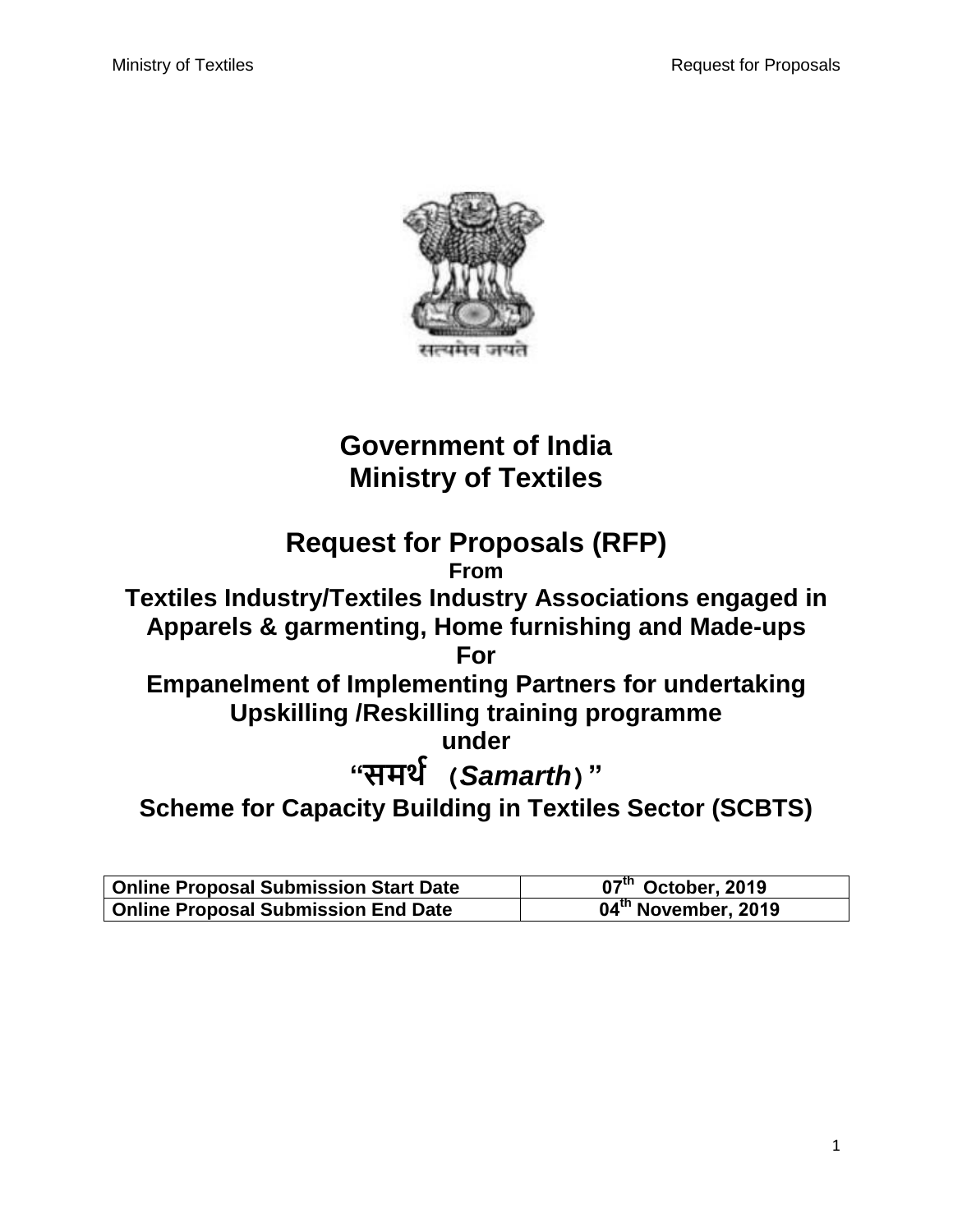## **. Introduction**

- (i) The textile and apparel industry is one of the earliest industries developed in India. Its entire value chain from fiber to apparel manufacturing has a strong presence within the country. It is the biggest employer after agriculture. In order to meet the skill gap in the industry and also to supplement the efforts of the Ministry initiated through the Special Package for Garments and Made-ups in generating employment, the Government has approved the new scheme titled "Scheme for Capacity Building in Textiles Sector" for the entire value chain of textiles except Spinning and Weaving in the organized sector, for a period of three years from 2017-18 to 2019-20 with an outlay of Rs. 1300 crore.The Scheme for Capacity Building in Textile Sector shall be known by the name "समर्थ(*Samarth*)".
- (ii) The invitation of RFP targets Up-skilling/Re-skilling in Apparel & garmenting, Home furnishing and Made-Ups segments of the textiles industry in India.

## **Objectives**

- (i) To upgrade the skill level of existing workers/employees engaged in a textile industry in Apparel & Garmenting, Made-ups, Home furnishing for improving their skill level and productivity.
- (ii) To improve the productivity and competitiveness of the industry to a level prevalent to the international standards.

## **. Terms and Conditions**

- (i) The Ministry through this RFP intends to empanel Textile Industry/Textiles Industry Associations as Implementing Partners (IPs) to undertake training programmes on the terms and conditions as stipulated in the scheme guidelines which have been issued on 23<sup>rd</sup> April, 2018.
- (ii) The empanelment of Implementing Partners will be based on the following parameters:
	- a. Organization credentials.
	- b. Financial strength.
- (iii) Empanelment of the agencies will be provisional and target for upskilling under the scheme will be awarded to the agency subject to the availability of the training target, budget and training capacity as laid down by the Ministry from time to time.
- (iv) Trainees for upskilling under the scheme will be selected through a transparent and inclusive process. The trainee must be a citizen of India possessing an Aadhaar Card (unless exempted under Aadhaar Act, 2016) with age between 21 to 45 years. Salary slip/Bank Statement of the beneficiary on the company's payroll for the month of April 2019 will be required at the time of enrolment. Implementing Partners are expected to mobilize and impart training to the marginalized social groups like women, SC/ST, Divyang Jan persons, minorities and persons from the BPL category.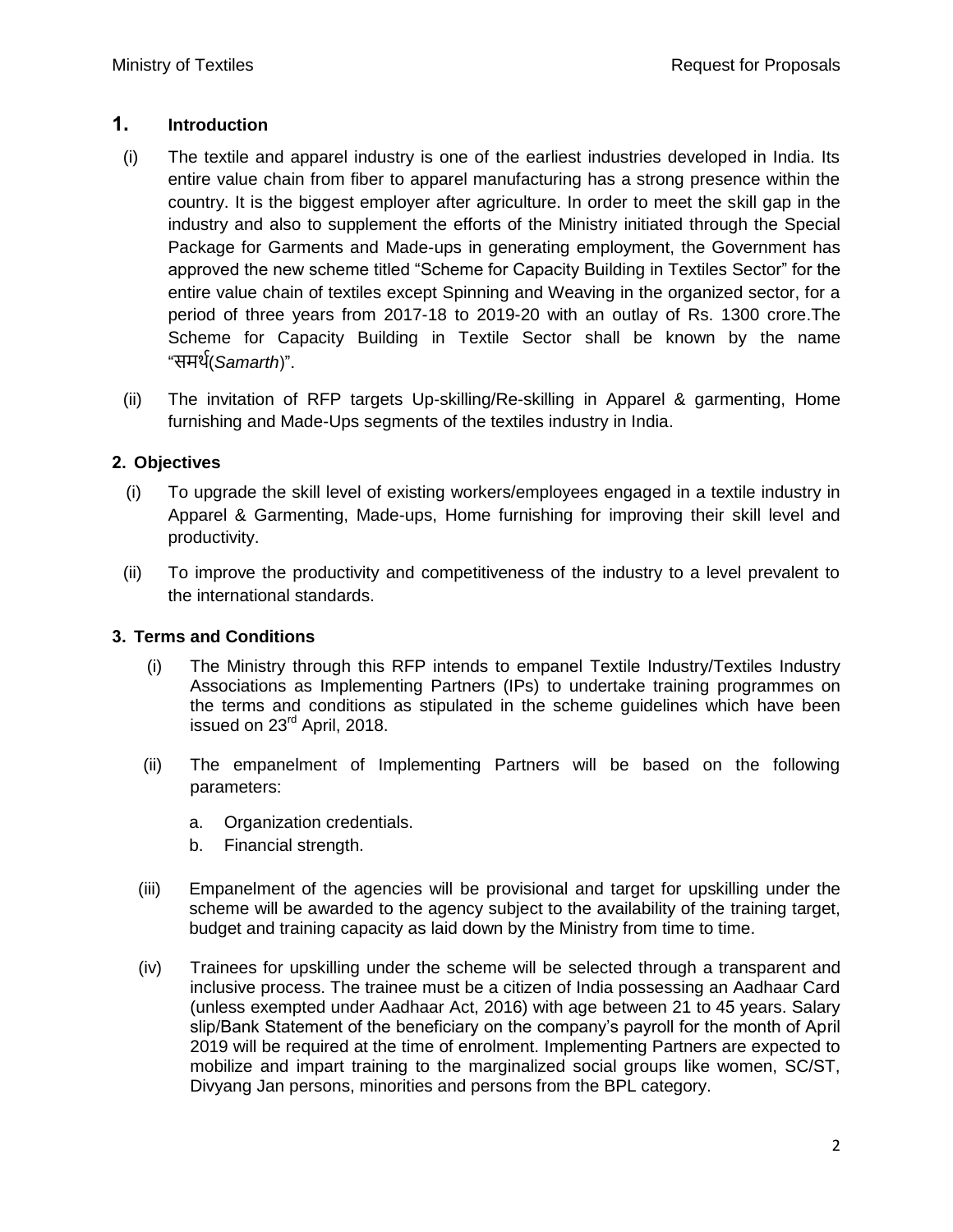- (v) A minimum of 80% attendance during training is mandatory for a trainee to be eligible for assessment. Aadhaar Enabled Biometric Attendance System integrated with centralized MIS will be adopted to ensure real time attendance of the trainers and the trainees.
- (vi) **Infrastructure for conduct of Training:** The IP must possess the requisite training infrastructure as laid down in the Training Centre(TC) infrastructure protocol downloadable form the Samarth website (https://samarth-textiles.gov.in ).
- (vii) **Trainer:** Each of the training centre will be run by a qualified trainer and support staff. The capacity of the trainers shall be enhanced through a comprehensive Training of Trainers (ToT) Programme. Training of Trainers will be conducted by the Resource Support Agency (RSA) of Samarth and Sector Skill Councils in line with the common norms and guidelines of MSDE.
- (viii) **Course Content:** Only the courses which are aligned with NSQF and approved by the RSA will be offered to the trainees. The content for each course/programme shall be need-based to meet the highest standards and requirements of the related industry segment, including awareness about labour laws, and will be designed by the RSA in consultation with the industry. Use of multimedia content and other applications of Information Technology (IT) would be encouraged.
- (ix) Mandatory CCTV recording has to be done for the entire training programme. Recordings have to be kept by Implementing Partners (IP) for a minimum period of one year from the date of completion of training programme.
- (x) **Assessment and Certification:** The RSA will specify the assessment protocol and procedure in line with the Common Norms of the MSDE. Assessment Agencies will be required to ensure video recording of the entire assessment process and record to be kept for one year from date of assessment.
- (xi) A pre- assessment will be carried out to measure the skill level of the trainees before commencement of the training. The pre-assessment will be conducted by the assessment agencies already empanelled by RSA for basic/entry level courses. On completion of the training, post assessment will be conducted by designated Assessment Agencies, which are different from the pre-assessment agencies. Passing of the candidate as post-assessment test will be considered as successful completion of the training.
- (xii) **Placement:** The IP shall provide captive placement to 0 % of successfully certified trainees who have undergone upskilling training under the scheme in wage employment.
- (xiii) **Post Placement Tracking**: Each trainee will be tracked by the IP for a period of one year from the date of certification of training. The IP will be required to upload the details of placement and tracking on MIS every month along with the supporting documentary proof.
- (xiv) **Funding:** The assistance under the scheme will be only towards the cost heads (refer para 7.4.1. of the Scheme Guidelines) covered under the Common Norms of the MSDE and agreed to by the Ministry under this scheme. Detailed costing of training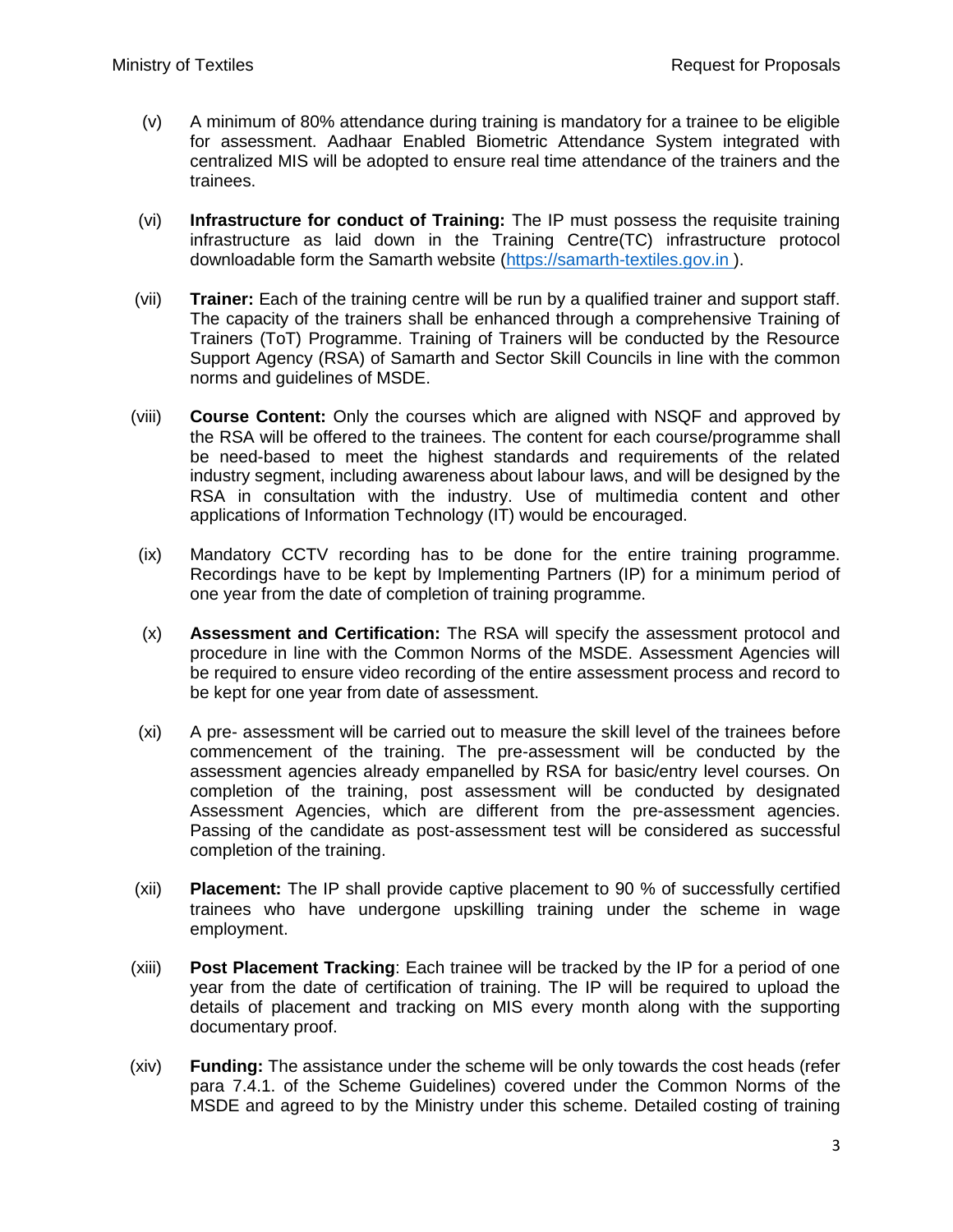programme under "Samarth" may be referred to at Annexure-III of the scheme guidelines.

- (xv) Where any implementing partner is already obtaining assistance from GOI or State Government under any other scheme for any cost component or where Government infrastructure is involved in the training, appropriate deduction from GOI share shall be made as per the cost norms notified by MSDE from time to time.
- (xvi) Sub-contracting / sub-letting of the training programme, under the scheme is strictly prohibited. Any direct or indirect evidence of sub-contracting / sub-letting will result in cancellation of the training target allocated to the agency and will also attract penalty under the agreement and including forfeiture of Performance security.
- (xvii) In case the applicant is an individual Industry, allocation of training target is for meeting the upskilling requirement of existing workers, subject to fulfilling eligibility criteria as per the para 4 of the RFP.
- (xviii) In case the applicant is a Textiles Industry Associations, the allocation of training target is for meeting the upskilling requirement of existing workers of its Member Partners, subject to fulfilling eligibility criteria as per the para 4 of the RFP.
- (xix) The empanelment of agencies will be valid till March, 2020.
- (xx) For more details in respect of any point, please refer to the scheme guidelines issued on 23rd April, 2018 (available at www.texmin.nic.in/ Samarth website (https://samarthtextiles.gov.in ).

#### **. Minimum Qualification Criteria**

#### **Types of Applicant**

The skilling programme will be implemented through Entity engaged in export/production of textile related item in India, which is incorporated under Companies Act/Indian Partnership Act/LLP Act and they would be in existence as such for a period of at least five years:

#### **Minimum Turnover**

| S. No.   Type of Organization         | Minimum Average Turnover (based on<br>the average of last three financial years) |
|---------------------------------------|----------------------------------------------------------------------------------|
| <b>Textile Industry</b>               | Rs. 50 Crores                                                                    |
| <b>Textiles Industry Associations</b> | Rs. 5 Crores                                                                     |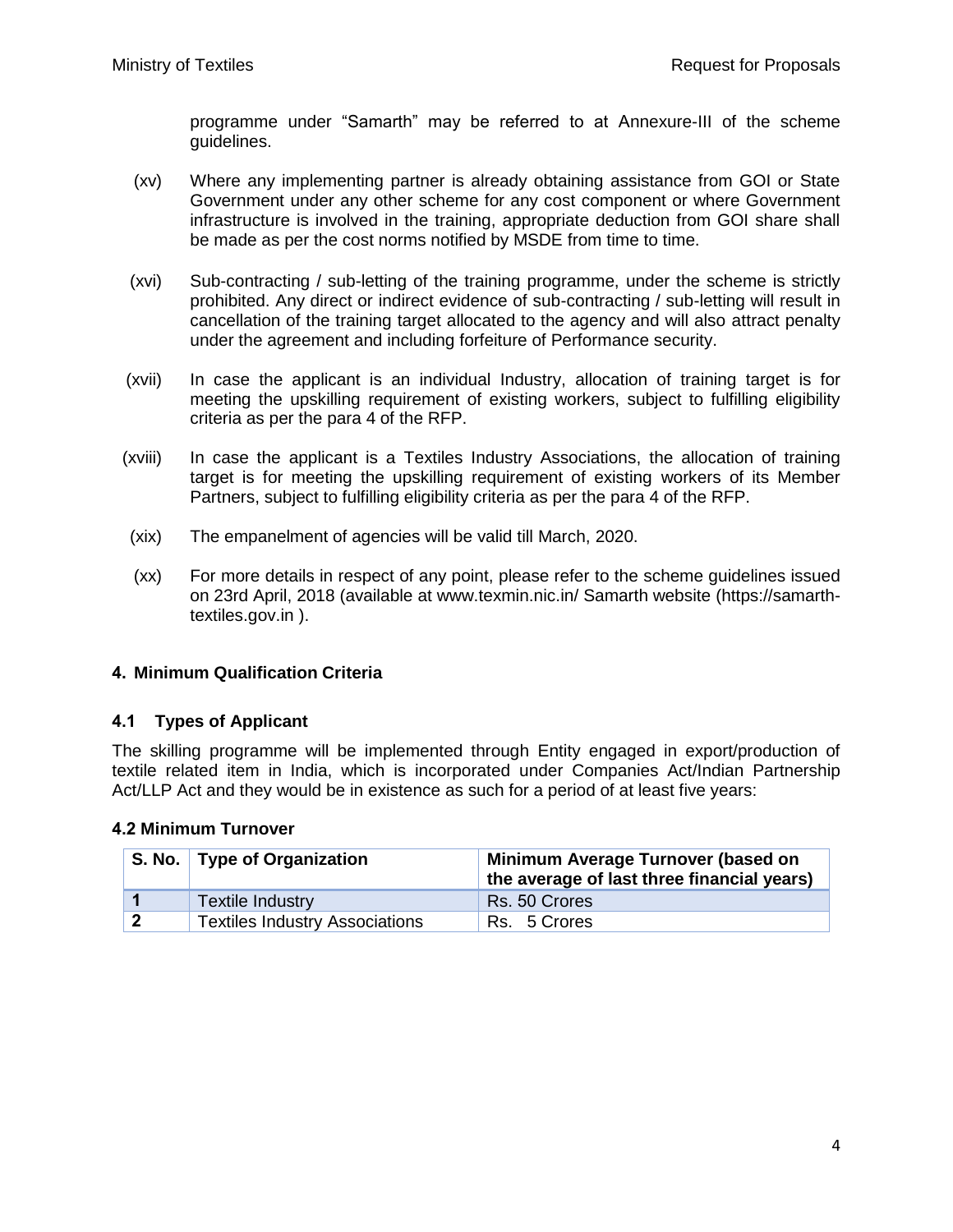**4.3** In case of Textiles Industry Association, the minimum number of its member Companies/Partnership firms should be 50 and the Industry Association will provide details of the member Companies/Partnership firms in the application format. The training under this RFP will be limited to those member Companies/Partnership firms stated in the application and not beyond the names stated at the time of application.

#### **. General Conditions**

The interested applicant will be required to apply online through MIS (Samarth portal) following the under mentioned process:

- (i) The submission of proposal by Consortium/Group of Entities/ proprietorship firm is not permitted under the Scheme.
- (ii) The applicant should pay application processing fee (non–refundable) of Rs.  $25,000/4$ in the form of Demand Draft (DD) drawn in favour of Pay and Accounts Officer, Ministry of Textiles, New Delhi. The original DD will have to be sent to the Under Secretary, HRD, Udyog Bhawan, Ministry of Textiles, New Delhi within 7 days of submission of application in online. A scanned copy of this DD to be uploaded in MIS (Samarth Portal) while submitting the application. The proposal will be treated as incomplete and cancelled in case of non-receipt of Original DD in the Ministry.
- (iii) Empanelment of applicant is based on meeting the "**Minimum Qualification Criteria**" as for availing assistance under the scheme prescribed in this RFP.
- (iv) Applicant will be required to submit a Performance Security in the form of bank guarantee to the tune of 5% of the total eligible government funding at the time of signing of Memorandum of Agreement which will remain valid for a period of sixty days beyond the date of completion of the project.
- (v) The Applicant will utilize the funds released to it for the purposes for which the same are sanctioned. Under no circumstances, the funds will be utilized for purposes other than those specified under the project.
- (vi) Any applicant who is found to have a Conflict of Interest shall be disqualified. The conflict of Interest will arise if:
	- a) A constituent/ principal of such applicant is also a constituent/ principal of another applicant; or
	- b) Such applicant or any associate is an existing consultant to the Ministry or its organization in the preparation of any documents, design or technical specifications of the scheme.
- (vii) An applicant shall be liable for disqualification if any legal, financial or technical adviser of the Ministry in relation to the scheme is engaged by the applicant, its member or any associate thereof, as the case may be, in any manner for matters related to or incidental to the project.
- (viii) The applicant shall open a separate dedicated Escrow Bank Account for conducting training programme under the scheme and also to map on Public Financial Management System (PFMS).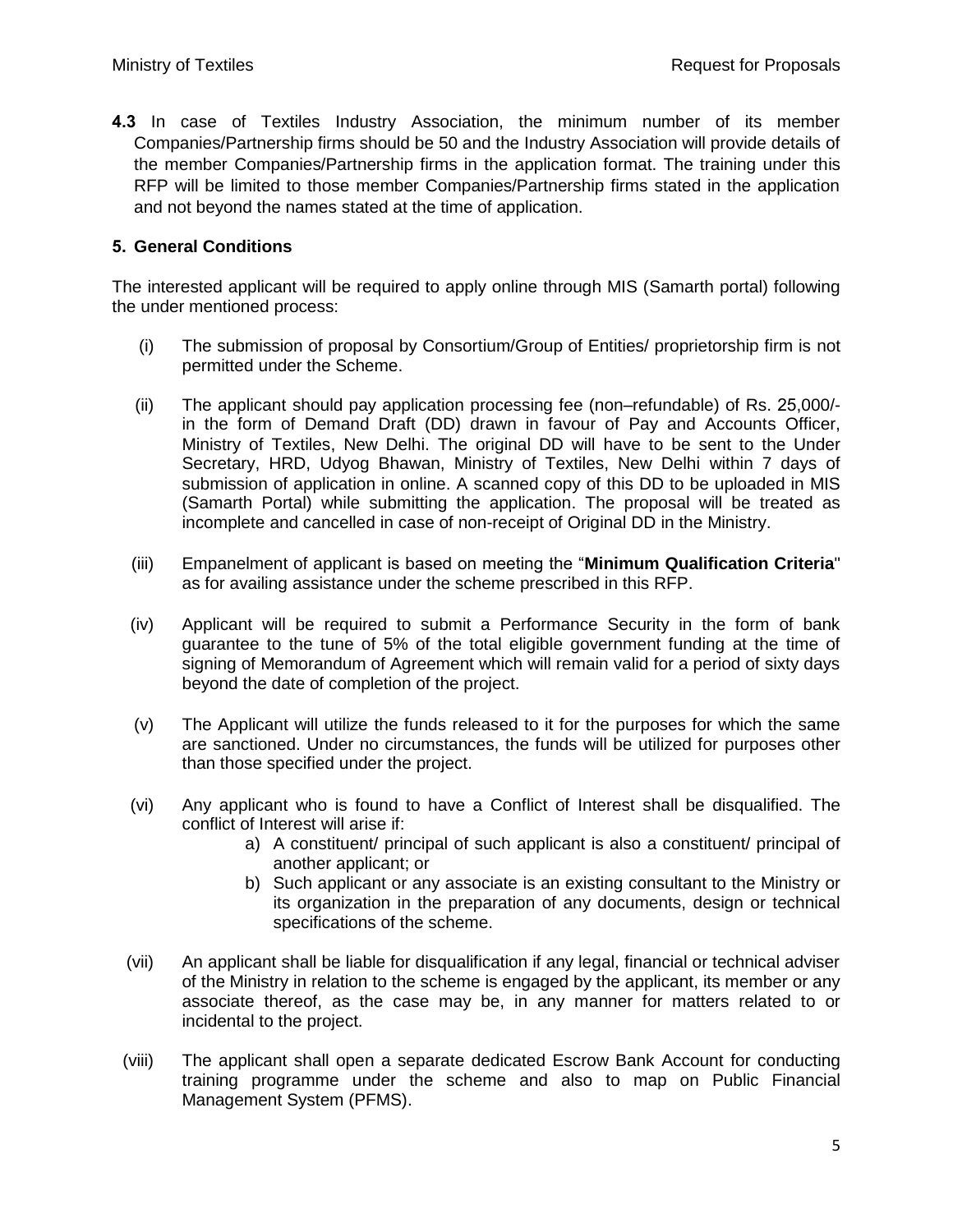- (ix) Any entity which has been barred by the Central/ State Government, or any Ministry under, from participating in any project (PPP or otherwise) would not be eligible to apply. An undertaking to this effect has to be furnished by the agency in the prescribed format.
- (x) Notwithstanding anything contained in this RFP, the Ministry reserves the right to accept or reject any or all application and to annul the selection process at any time without any liability or any obligation for such acceptance, rejection or annulment, without assigning any reason thereof.
- (xi) Applicants requiring any clarification on the RFP may send their queries via email at nmcc-mot@nic.in. The Ministry will respond to the queries within a period of 10 (Ten) days. However, the Ministry reserves the right not to respond to any query or provide any clarification, in its sole discretion and nothing in this Clause shall be taken or read as compelling or requiring the Ministry to respond to any question or to provide any clarification.
- (xii) The Ministry may also on its own motion, if deemed necessary, issue interpretations and clarifications which shall be duly uploaded on the Ministry's website [\(www.texmin.nic.in\)](http://www.texmin.nic.in/). All clarifications and interpretations issued by the Ministry shall be deemed to be a part of the RFP.
- (xiii) The Ministry may, for any reason, whether at its own initiative or in response to clarifications requested by any applicant, modify the RFP by the issuance of Addenda.
- (xiv) The empanelment of agencies will be entirely at the discretion of the Ministry. The applicants will be deemed to have understood and agreed that no explanation or justification on any aspect of the empanelling process will be given.
- (xv) The Ministry reserves the right to reject any application which is incomplete in any respect and no request for alteration, modification, substitution or withdrawal shall be entertained by the Ministry thereof.
- (xvi) The agency will furnish details of the training centre(s) available along with the seating capacity and relevant machines as per the course curriculum proposed. In support of the above criteria, the agency will submit the available Training Infrastructure and other details as per the prescribed format given in with supporting documents thereof. The training infrastructure will be verified physically by the authorized agencies appointed by the Ministry of Textiles and minimum training requirement will have to be submitted online.
- (xvii) Acknowledging the high levels of employment of women in the sector after the training, all partner institutions and employers will be required to comply with the guidelines regarding Internal Complaints Committee to be constituted under the Sexual Harassment of Women at Workplace (Prevention, Prohibition & Redressal) Act, 2013 to become eligible for funding under the scheme

## **. Document to be submitted in online proposal**

#### **Organization Credentials**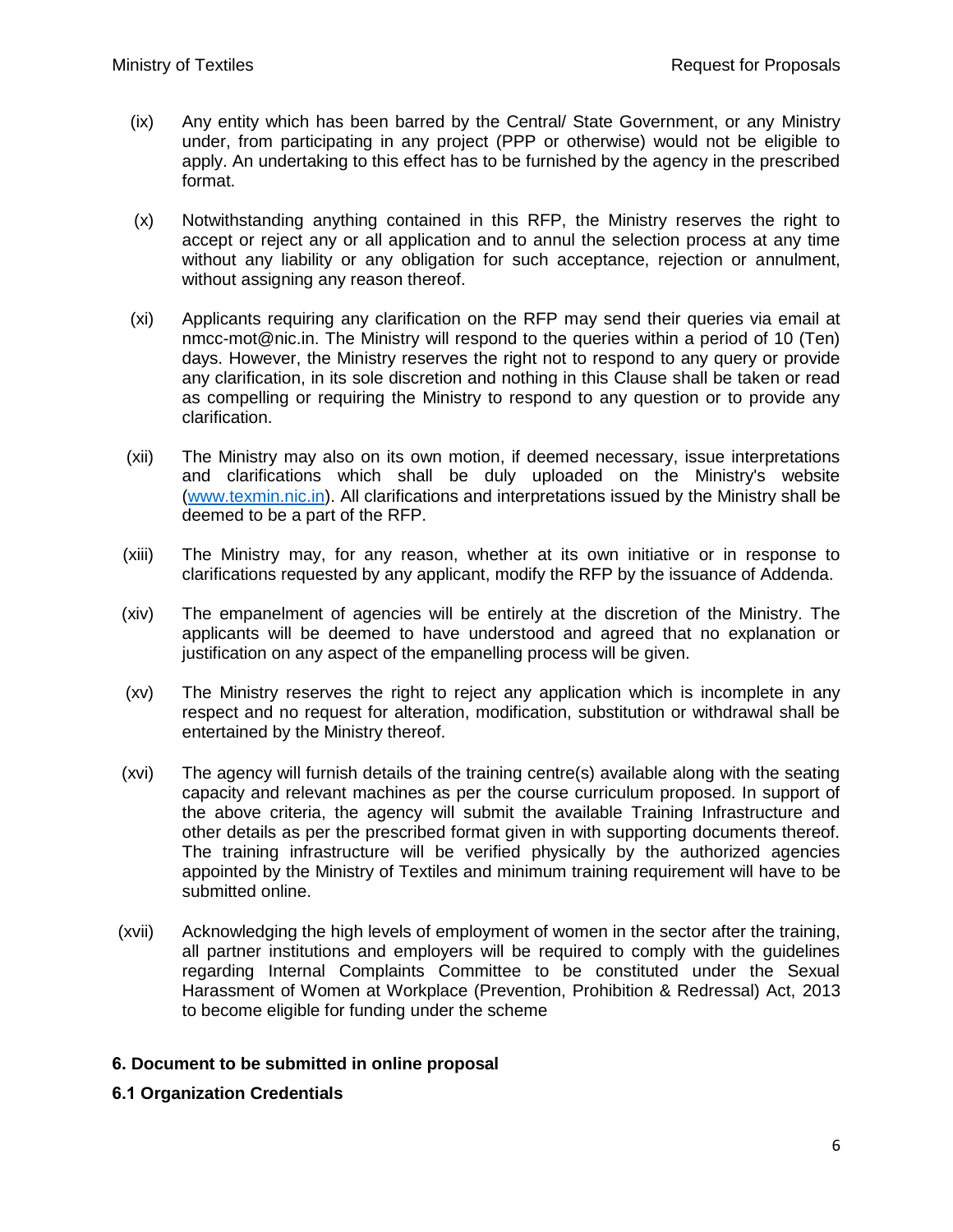All the following documents have to be uploaded in the online application:

- (i) Application Processing Fee (scanned copy of Demand Draft of requisite amount). Original DD is required to be sent to the Ministry of Textiles.
- (ii) Details of the applicant entity with contact number and email id (on the letter head of the organization)
- (iii) Power of Attorney for Signing of Application (on the letter head of the organization). The authorized person having power of Attorney for signing of application will only be allowed to submit the application with his valid Digital Signature Certificate.
- (iv) A copy of the PAN Card
- (v) Online declaration form by the applicant entity for not having been barred by the Central/State government or any of its bodies including CPSEs for any project (on letter head of the organization) and it is to be digitally signed.
- (vi) In the case of company/associations documents in support of legal existence of the applicant entity (s) e.g. Certificate of Incorporation, Registration License under Section 25 of the Indian Companies Act, 1956 etc, Indian Partnership Act/LLP Act/.
- (vii) In the case of Textiles Industry Associations document in support of legal existence of the applicant entity example Certificate of Registration of Society / Trust Deed / License under Section 25 of Companies Act, 1956 / License under Section 8 of Companies Act, 2013.
- (viii) Details of members to be filled online: name of company/partnership firms, Annual Turnover, Number of employees on payroll as on 01.04.2019.
- (ix) Memorandum of Association (MoA), Partnership Deed.

## **6.2 Minimum Average Turnover**

Audited Annual Financial Statement of the last 3 years and CA Certificate in the prescribed format. Detailed information to be filled up online.

#### **. General Instructions for submission of application**

- (i) Applicant shall be required to apply online through http://samarth-textiles.gov.in in response to this RFP document. Acknowledgement receipt will be generated on successful submission of online application.
- (ii) As part of the enrolment process, the applicants will be required to choose a unique username and assign a password for their accounts.
- (iii) Applicants are advised to register their valid email address and mobile numbers as part of the registration process. These email-ids would be used for any communication from the Ministry of Textiles.
- (iv) The Application shall be digitally signed by the authorized signatory of the applicant.
- (v) During registration, the applicants will be required to register through their valid Digital Signature Certificate (Class II or Class III Certificates with signing key usage) issued by any Certifying Authority recognized by India CCA.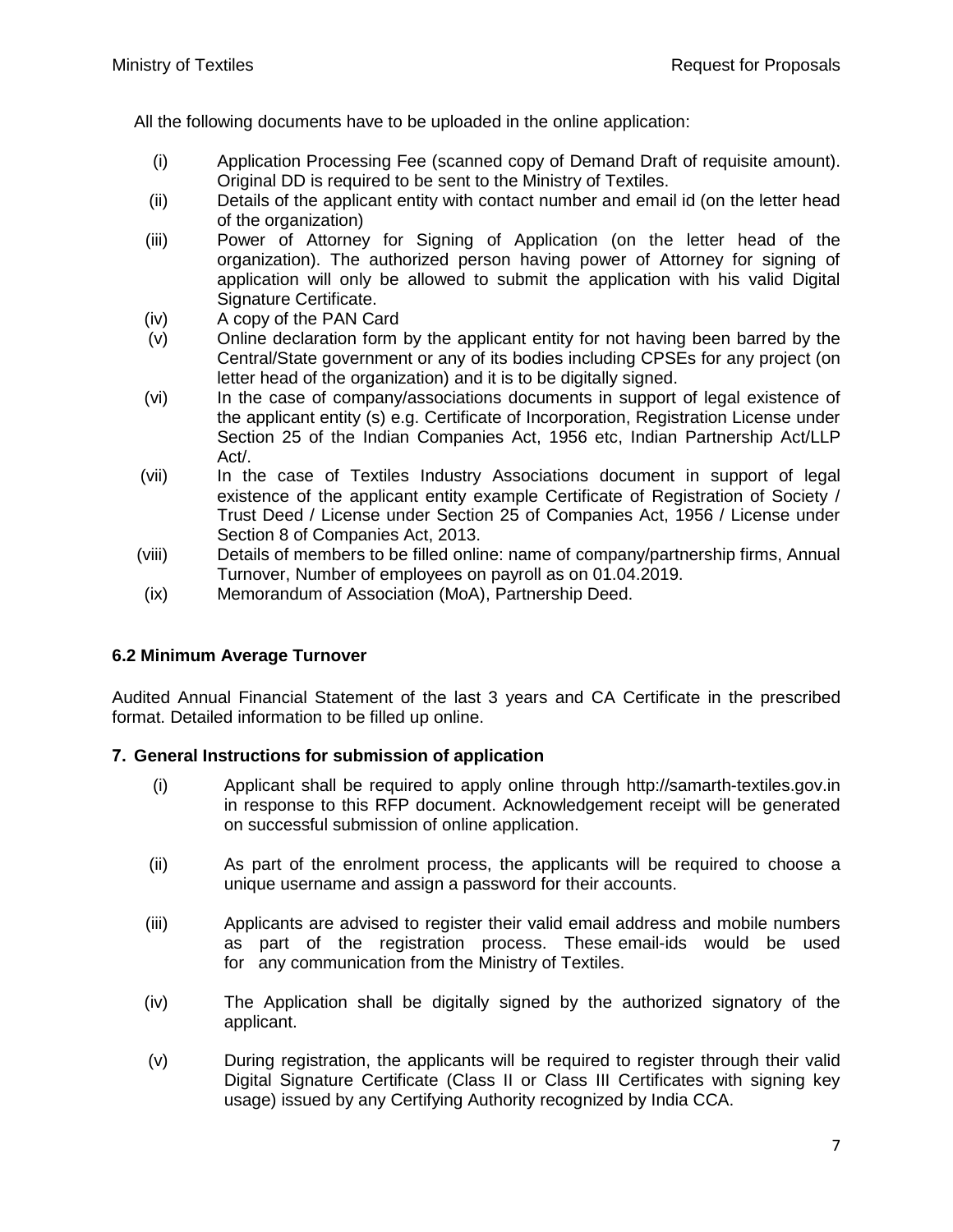- (vi) Only one valid DSC should be registered by an applicant. Please note that the applicants are responsible to ensure that they do not lend their DSC's to others which may lead to misuse.
- (vii) Applications submitted by fax, e-mail and hard copy shall not be entertained and shall be rejected.
- (viii) Failure to furnish the required information in the application or submitting incomplete application may result in the rejection of the application.
- (ix) Applicants should take into account any corrigendum published on the RFP document before submitting their bids.
- (x) The Applicant has to digitally sign and upload the required supporting documents one by one as indicated in the RFP document and Applicant should log into the Samarth portal well in advance for application submission so that they can upload the application in time i.e. on or before the application submission time. Applicant will be responsible for any delay due to other issues.